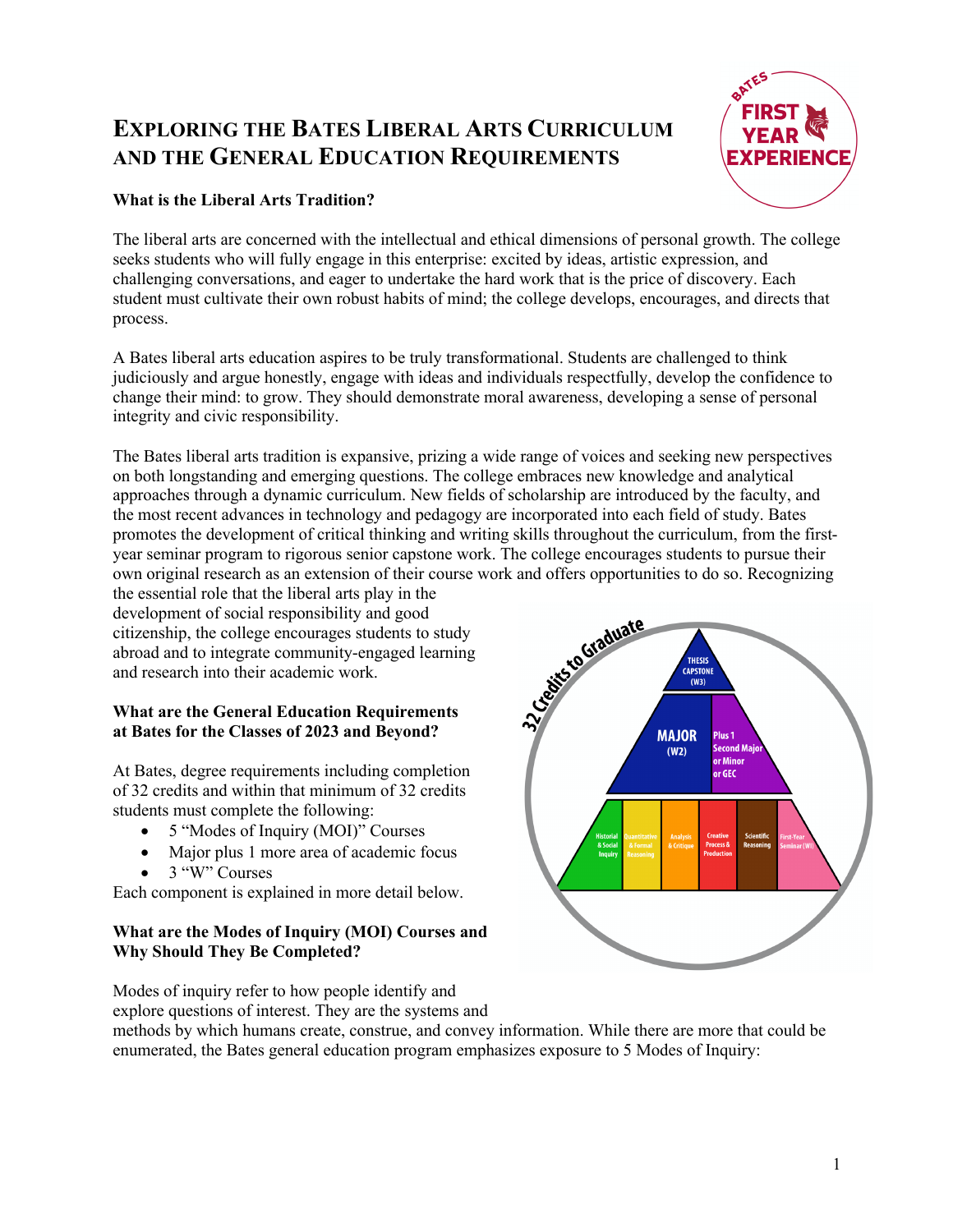- *Analysis and Critique* [AC]: This mode examines cultural products and processes to consider how and why meaning is created and contested, arguments are constructed, art is produced, and values are established.
- *Creative Process and Production* [CP]: This mode provides the skills requisite for the creation and production process and ways to express, test, and/or give form to ideas.
- *Historical and Social Inquiry* [HS]: This mode of inquiry explores the history and complexity of the individual, human societies, and social interaction, from the intimate to the global, across time and space.
- *Scientific Reasoning* [SR]: Scientific reasoning is an iterative process that uses empirical observations to develop and test theories about the natural world.
- *Quantitative and Formal Reasoning* [QF]: Quantitative reasoning is the application of basic mathematics and statistics to interpret data, draw conclusions, and solve real-world problems. Formal reasoning involves constructing and evaluating arguments or algorithms according to a set of established principles in a variety of contexts.

Most courses are tagged as fulfilling at least one MOI. Some courses are tagged as fulfilling two MOIs. Importantly, if a student takes a course tagged with two MOIs, the course counts for only one (this is referred to at Bates as no double-dipping). For example, if a student takes a course tagged as both HS and AC, and they take another course tagged as HS. The former will count only as fulfilling the AC requirement and the latter will count as completing the HS requirement.

As the visual presentation of the Bates general education program suggests, the MOIs can be thought of as both a foundation for academic exploration as well as a vehicle for that exploration. As a foundation, the MOIs ensures that a Bates student is exposed to a wide breadth of diverse approaches to how questions are asked and how information is gathered, assessed, and shared. Additionally, the MOIs can help students explore the wide array of course offerings, helping them to explore many areas of the curriculum prior to major declaration. While a student need not complete each of the 5 MOI requirements prior to major declaration by March of their Sophomore Year, doing so may assist a student in determining what fields of study might become their primary areas of focus. Consequently, it is suggested that students complete the requirement prior to the junior year.

Additionally, while students can take up to 2 courses pass/fail (not for a letter grade) at Bates, all MOI requirements must be taken for a letter grade.

Some courses at Bates count for .5 credits. Others count for 1 credit. All MOIs must be completed through 1 credit. So, if a student takes a .5 class (for example, a short term course or a dance or music performance course) that is tagged as an MOI, they have not completed the requirement. They would need to take an additional .5 credit in the MOI to complete the requirement.

Finally, MOIs can be completed outside of Bates. For example, if a student studies during the summer at another institution or studies away from Bates during the academic year, e.g., study abroad), courses taken can be considered to fulfill MOI requirements if they are determined to be directly equivalent to a Bates course that is already tagged with a Mode designation. That determination is made during the process of transferring the formal credits to the Bates transcript, or when the student requests the appropriate Chair (in the case of the credit being relevant to a major or minor) or GEC coordinator (in the case of the credit being relevant to a GEC) to consider the suitability of the non-Bates course. If the Chair or GEC coordinator determines that the non-Bates course is a close match to an existing Bates course and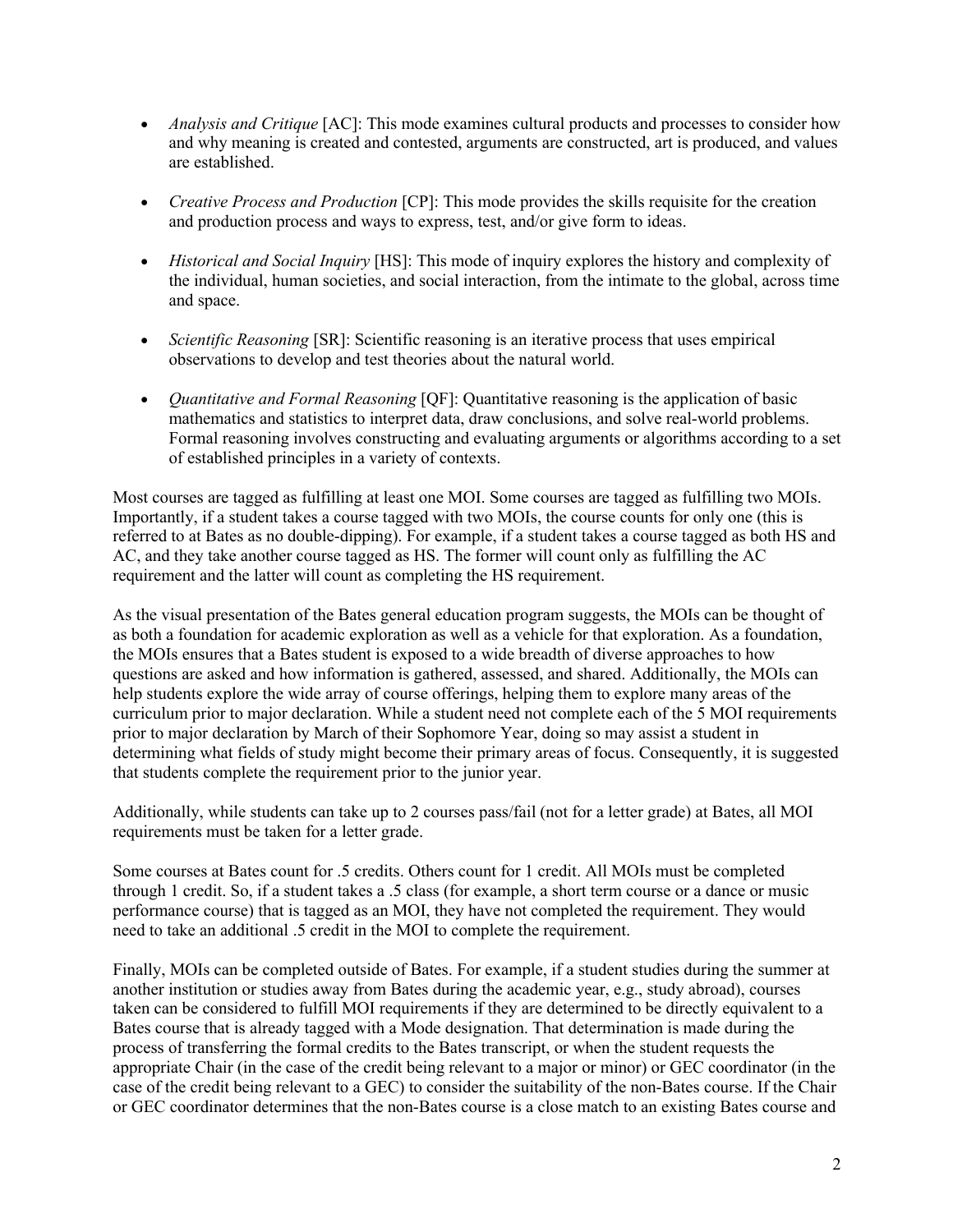the credit is successfully applied to the student's Bates transcript, then the DegreeAudit record will be updated to reflect that the student has satisfied the Mode of Inquiry associated with the Bates version of the course.

For more information on the MOIs, please see https://www.bates.edu/registrar/academicinformation/general-education/faqs-for-students-about-the-mois/

#### **What is the Major Plus One Requirement and Why Do Students Complete It?**

A holistic liberal arts education values both breadth of knowledge as well as depth or focus of study in a particular set of areas. To that end, students are required to declare a major focus of study no later than March of their sophomore year. While the faculty believes that each student should be essentially familiar with many fields of liberal learning, it also believes that a student must choose a field of special concentration — a major — to gain the advantages that come from studying one academic subject more extensively. This major field occupies a significant percentage of the student's college work and may be related to an intended career following graduation.

Students may declare one or two majors. Completion of more than one major requires fulfillment of all major requirements, including the thesis, senior project, and/or the comprehensive examination, in each academic department or program. Students who seek to declare three majors must obtain permission of the chair of each of the departments or programs in which they plan to major as well as permission of the Committee on Academic Standing prior to declaration of the third major. Bates offers an array of majors in disciplines and interdisciplinary areas as well as permits students to create their own independent majors. More information on the majors can be accessed at https://www.bates.edu/catalog/?s=current&a=renderStatic&c=academic#majorfieldsofstudy

The Plus One refers to a second area of academic focus. Students have three options to complete this requirement: a second major, a minor, or a General Education Concentration.

*A Minor*: In addition to completing a major, a student may elect to complete a minor in a number of disciplines. Minor requirements vary and are detailed in the introductions to the courses of instruction of the relevant departments or programs in this catalog. Minors are offered in Africana; anthropology; Asian studies; chemistry; Chinese; dance; earth and climate sciences; educational studies; French and Francophone studies; gender and sexuality studies; German; Greek; Hispanic studies; history; Japanese; Latin; mathematics; music; philosophy; physics; religious studies; rhetoric, film, and screen studies; Russian; teacher education; and theater.

*A General Education Concentration or GEC*: General Education Concentrations or GECs challenge students to develop significant expertise outside their major, but they require less coursework than both the major or minor. Each GEC consists of four courses chosen from a faculty-designed menu that is structured on the basis of a clearly articulated organizing principle.

Most GECs are transdisciplinary meaning that they organize courses from distinct disciplinary and interdisciplinary areas of study around a particular topic, problem, or theme so that a single concept can be explored deliberately from a variety of perspectives. For example, the GEC in Public Health brings together courses in biology, chemistry, philosophy, sociology, and gender and sexual studies to explore public and community health from interdisciplinary perspectives, looking at such issues as medical practice; public policy concerning health care; sociology of race, class, and gender; and cultural constructions of health and sickness. It aims to expose students to public health issues at global, national, and local levels. It may include community-engaged learning, courses from abroad, community-based research, and internships. Similarly, the GEC in Law & Society brings together courses in American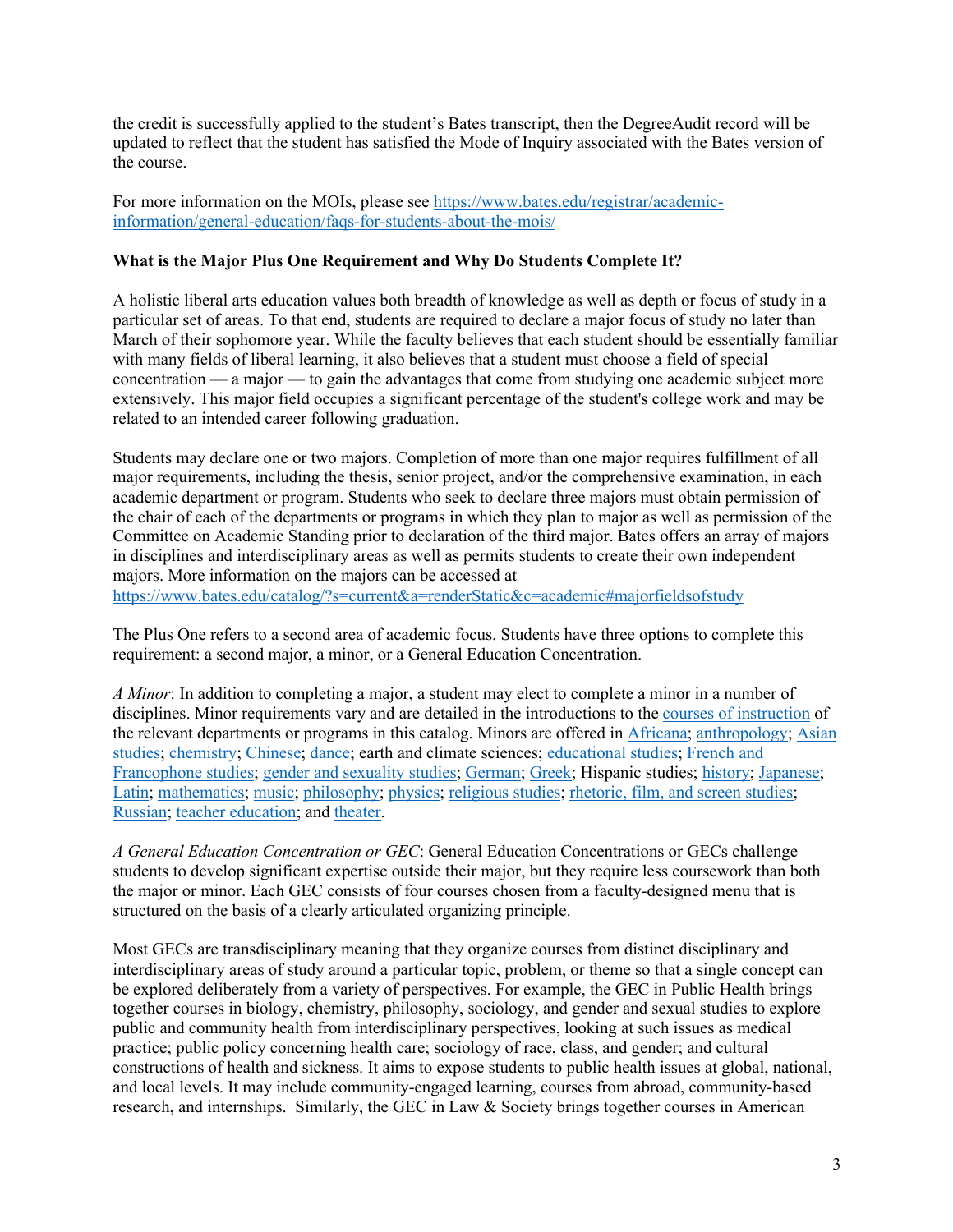studies, Africana, economics, history, politics, psychology, religious studies, sociology to examine how the "law" is embodied in its text, institutions, function, and outcomes and how law shapes and is shaped by the culture and society in which it exists.

Some GECs, by contrast, are focused in a single area of study and might be thought of as a mini-minor. Whereas a minor might consist of 6 or 7 courses in a particular area, a GEC in that same area might consist of only 4. For example, single-subject GECs are offered in chemistry, Chinese language, Dance, Digital and Computational Studies, English, the Geosphere, and Philosophy. Importantly, if students take these GECs they cannot also enroll in the majors or minors in these areas.

Some concentrations may include relevant co-curricular experiences such as significant community service, orchestra, theatrical performance, or volunteer work.

Finally, GECs, just like a student's major and minor, appear on their transcript. For more on the over 70 GECs available to Bates students, please see https://www.bates.edu/catalog/?s=current&a=renderDept&d=GEC

#### **What are the 3 "W" Courses and Why Do Students Take Them?**

One of the goals of a liberal education in the arts and sciences is the development of a student's ability to convey ideas and information logically and clearly and to evaluate critically the ideas of others. This is a process that requires attention at increasingly more sophisticated levels throughout a student's academic career. The writing-attentive curriculum at Bates is designed to provide students with a solid footing in using writing as a means for communication, scholarship, intellectual discovery, and civic action. While writing and communication are woven throughout the Bates curriculum, writing receives explicit focus in a three-tiered writing requirement that must be completed at Bates over a student's four years. Each student must take at least 1 W1 course, at least 1 W2 course, and 1 W3. All W requirements—unlike the MOI requirements—must be taken at Bates. For more information see https://www.bates.edu/dof/teaching-and-advising/writing-attentive-courses/

*W1*. In most cases, the student's First-Year Seminar of FYS count as the W1 requirement as all FYS courses carry a W1 designation (some other courses may also be designated as a W1). Courses at the W1 level are focused on helping students to develop a useful process for writing, to transfer the writing skills with which they enter college to their studies at Bates, and to acquire a foundation of skills that they can then transfer to writing in subsequent courses. Guided by an advanced scholar with a deep history of using writing to persuade, argue, and educate within their field of study, students in W1 courses begin to explore the idea that criteria for writing vary across disciplines, genres, and communities. Students generally satisfy the W1 requirement with a First-Year Seminar, all sections of which carry the W1 designation. Other courses may carry the W1 designation as well.

Each first-year student takes a first-year seminar or FYS that is designated as a W1. This is a limitedenrollment course specifically designed for first-year students. Topics vary from year to year, but seminars represent a broad range of interdisciplinary issues and questions addressed within the tradition of the liberal arts. First-year seminars enable entering students to work with faculty and other students in a small class; they provide closely supervised training in techniques of reasoning, writing, and research; and they foster an attitude of active participation in the educational process. First-year seminars carry course credit toward the baccalaureate degree and are offered only in the fall semester. Again, all first-year seminars fulfill the first-level writing requirement [W1], and they may also fulfill other General Education, major, or minor requirements. Usually a student's first-year seminar instructor is also their academic advisor.